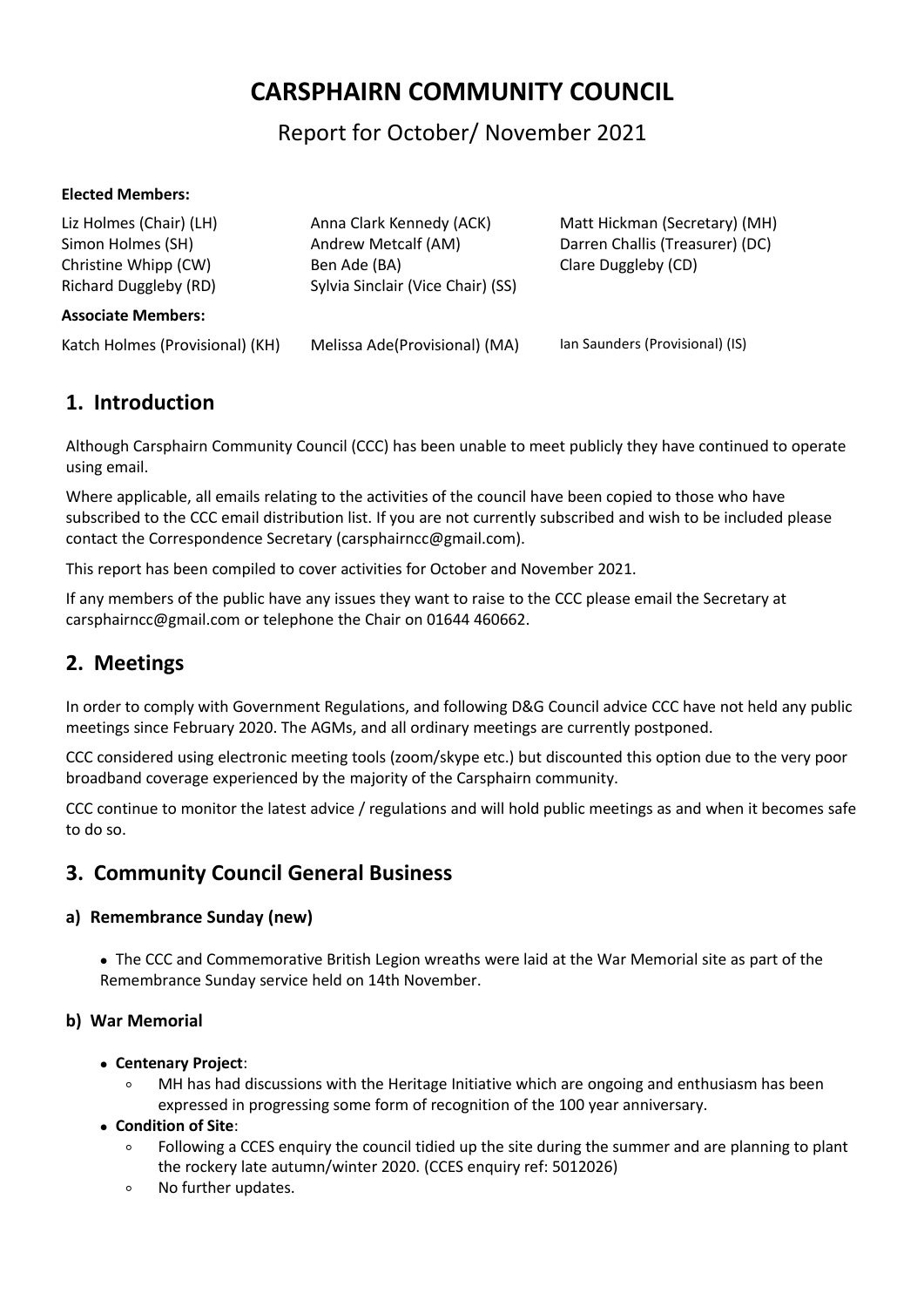## **c) Glenkens and District Trust (updated)**

- CCC received the Temporis Capital Blackcraig windfarm Small Grants Fund of £2000.
- CCC returned the monitoring report for the 2020/21Temporis Capital Blackcraig windfarm Small Grants Fund
- GDT ran a Community Fund Drop in on 6<sup>th</sup> November in Dalry.
- GDT ran a COVID resilience learning summit on Monday 8th November.

• South of Scotland Community Housing Trust using Blackcraig Fund monies and commissioned by GDT are examining the issue of affordable housing in the region. CCC have requested that Carsphairn be included in this process.

A copy of the notes from the November GDT meeting were distributed.

## **d) Energy Networks - SWS CLG (Removal of Redundant Pylons and Access Tracks) (updated)**

 Access track removal:SPEN have started the outstanding reinstatement around the SWS Project. A virtual meeting of the Community Liaison Group was held on 13<sup>th</sup> September and attended by ACK on behalf of CCC. Minutes were distributed.

## **e) Produce Market**

 LH has been working on the possibility of running a regular Produce Market and has consulted with local food networks. At present this is on hold, however a regular produce market will remain an aspiration to be progressed in the future.

 Carsphairn Community Council organised a community market in Lagwyne Hall on the 26th of September.

## **f) Seniors' Dinner (new)**

• CCC are to hold a Senior's Dinner once again this year on Sunday 19<sup>th</sup> December. Invitations to the Dinner have been sent out.

 Following the dinner, at around 8pm, there will be live music that is open to all members of the Carsphairn community, their families and friends.

## **g) Community Garden Notice Board**

 CCC are examining the possibility of installing a notice board in the Community Garden as their current notice board is no longer fit for purpose and is not large enough for all statutory notices to be displayed.

• No further updates

## **h) Village Planters (updated)**

- Troughs at the north end of the village had been removed by the Council a few months ago but have not been re-instated.
- Cllr Pauline Drysdale once again followed up with D&G Council the council advised that the planters were not in a fit state to be re-attached. The planters were left outside the Heritage Centre and they are currently in the Centre for safekeeping.
- CCC are investigating if replacements could be installed.

## **i) Bairn Banter – Family Stay & Play Sessions (updated)**

- Bairn Banter has had an exciting couple of months for families attending the group.
	- In October, Bairn Banter hosted a spooktacular Halloween party for children, supported by the funds raised from the previous Community Council's Producers Market held in September, with many fun activities enjoyed by all.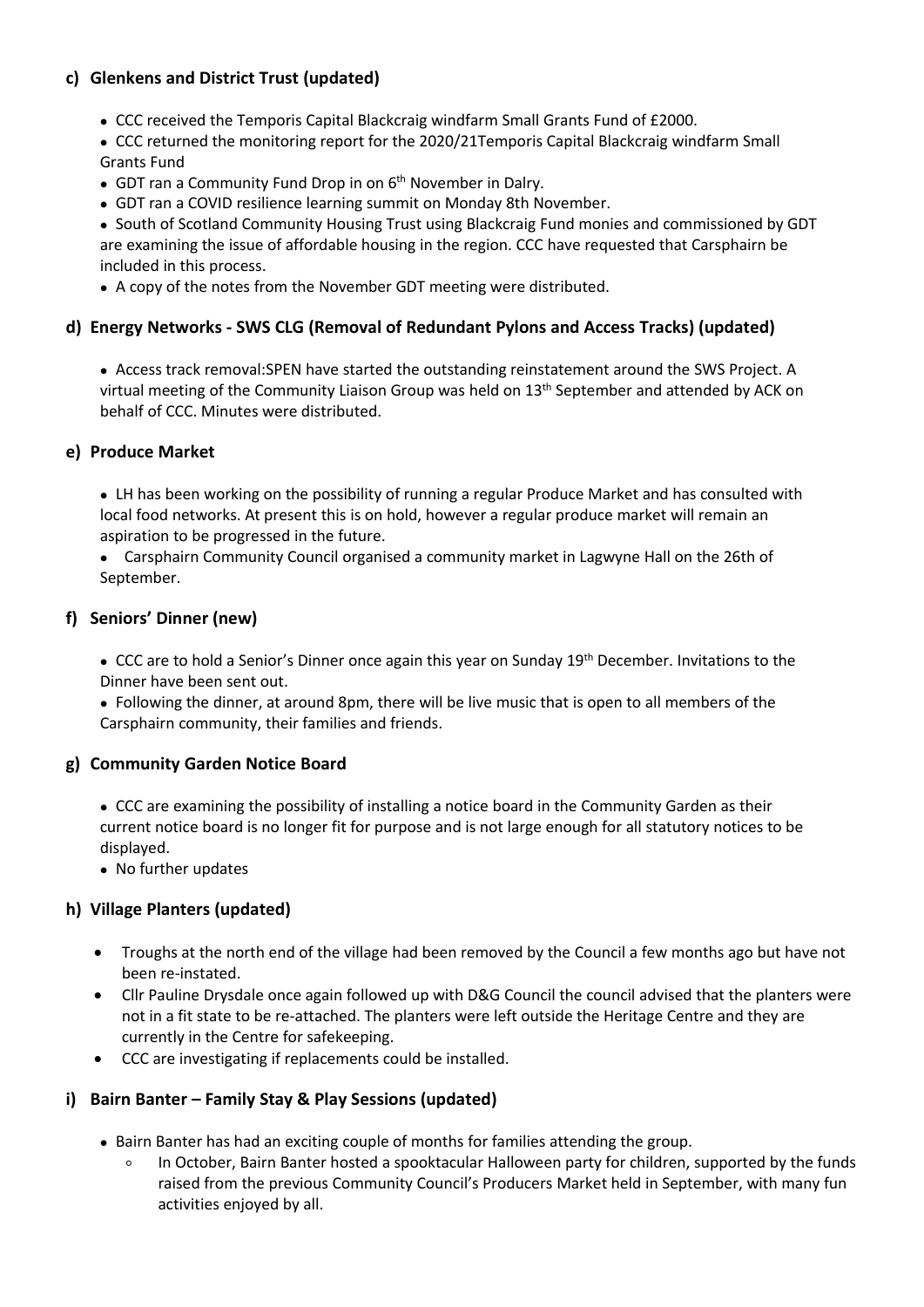- Early November, secured Bairn Banter with the next year's running costs with thanks to a CREFL grant.
- In recent weeks, the group facilitated the community Deep Dive and Young Decider's project with support from Foundation Scotland, Carsphairn Community Trust and Carsphairn Community Council to help the young people of Carsphairn decide how to spend funds of £1000 provided from South Kyle Windfarm.

## **j) SEPA Flood Risk Management Consultation**

• SEPA are consulting about Scotland's draft flood risk management plans. In phase two, that opened on 30th July 2021, draft information on the flood risk management plans and local flood risk management plans have been made available with consultation questions.

 As Carsphairn is considered a Potentially Vulnerable Area the village is included in the Solway Local Plan District document. More details available from SEPA.

- <https://consultation.sepa.org.uk/evidence-and-flooding/frmplans/>
- <https://consultation.sepa.org.uk/evidence-and-flooding/flood-risk-management-plan-solway>

 D&G Flood Management Team ran drop in sessions during September and will be hosting an online/telephone session on 6<sup>th</sup> October for interested parties who can book slots online [https://outlook.office365.com/owa/calendar/FloodRiskManagement@dgcouncil.onmicrosoft.com/boo](https://outlook.office365.com/owa/calendar/FloodRiskManagement@dgcouncil.onmicrosoft.com/bookings/) kings/.

### **k) Village Flood Defences (updated)**

 CCC requested information from D&G Council about the temporary flood defences for the village (02/09/21)

 CCES Case 5233362 was opened and a response was received from D&G Council outlining the reasons for the current design.

 CCC contacted Drax to confirm the procedures for the Drumjohn needle valve during severe weather where warnings are issued. Drax provided details that were distributed via email.

### **l) Tree in Front of School (new)**

• Following a report from a resident, CCC contacted D&G Council to request they resolve the issue of the tree in front of the school making the footpath dangerously dark. CCES ref 5255771 and the enquiry was passed to the Grounds Team who have cut back the tree to allow light to reach the pavement.

### **m) D&G Council Renewal and Recovery Plan, and Council Budget**

 D&G Council will be consulting with communities in regards to their Renewal and Recovery Plan, and Council Budget during September/October. Further information and links to a questionnaire were sent via email distribution list.

• No further updates

### **n) Greystone's Pub (new)**

• Greystones Pub was placed on the market once again. CCC applied to CREFL for a grant to fund a feasibility study which would work with the Community, residents and expert advisers to examine if this was desirable / possible. CREFL approved the grant and funds have been ring-fenced in case this project, currently on hold, is to be re-visited.

### **o) Bus Service (new)**

• Following a report from a resident CCC contacted D&G Council about the Bus Service connection for morning and evening services in Dalry. The buses were not waiting for connecting services, making it impossible for passengers and students studying in Dumfries to complete their journey to Dumfries.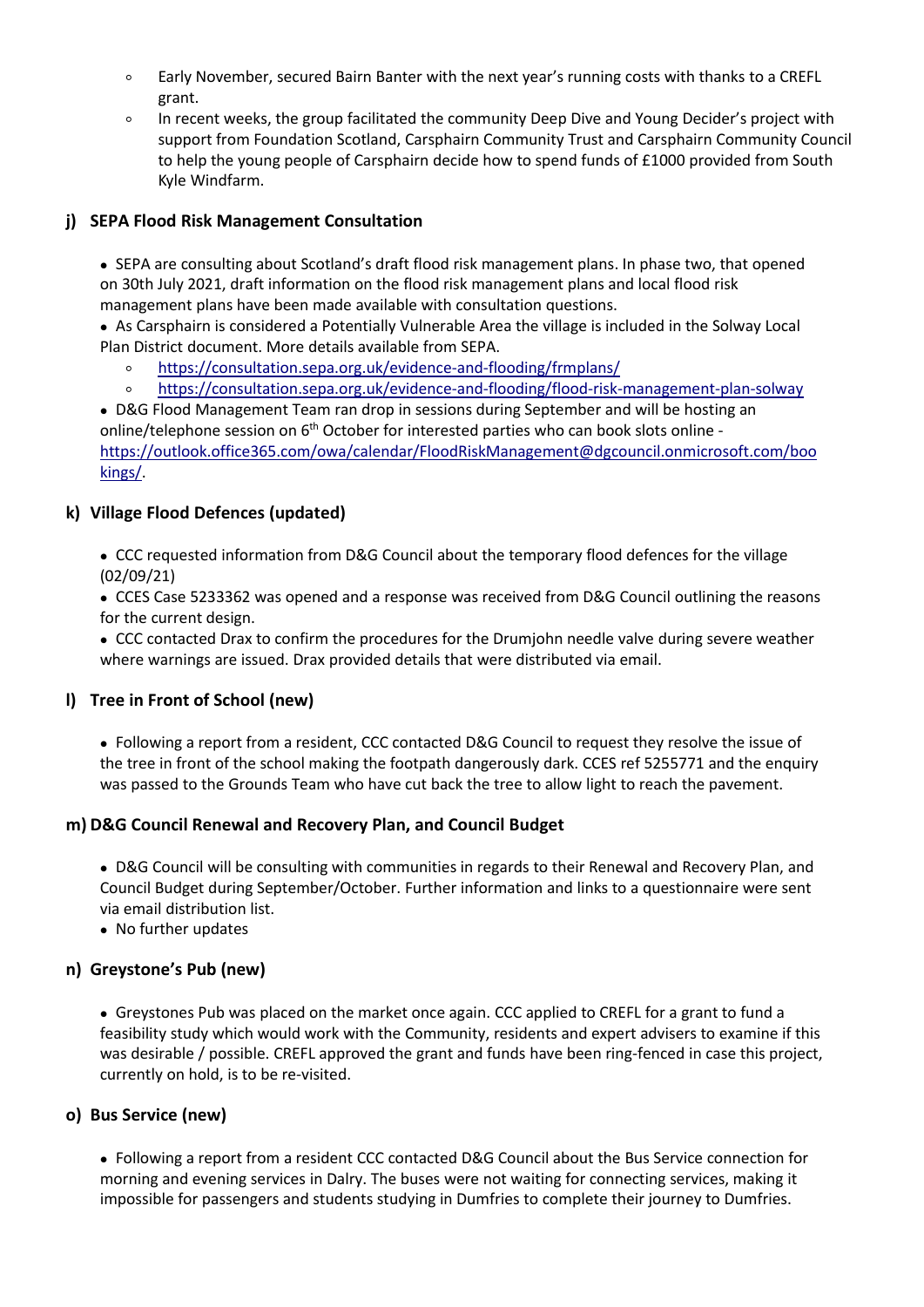With the help of Pauline Drysdale, South West of Scotland Transport Partnership have advised that the service providers will keep to their timetables and ensure this does not happen in the future.

## **p) Litter Bins (new)**

• Following a report from a resident CCC contacted D&G Council about the litter bin, outside the Heritage Centre, that was overflowing. The resident had tried contacting the Council using the telephone number displayed on the bin however it was not answered. CCES case Case 5268631 was raised and the bin was promptly emptied on 29 November.

## **4. Treasurer's Report**

- Monthly treasurer's reports were distributed via email
- The D&G Council Discretionary Grant Application Forms were submitted to D&G Council.

## **5. Windfarms**

## **a) Benbrack (updated)**

- Ownership
	- Ownership has changed from RWE to Red Rock Power Limited (RRPL) <https://www.redrockpower.co.uk/benbrack>
- Windfarm
	- **Status: Consented (including variation)** [ [EC00002082](http://www.energyconsents.scot/ApplicationDetails.aspx?cr=EC00002082) , [ECU00001773](http://www.energyconsents.scot/ApplicationDetails.aspx?cr=ECU00001773) ]
	- No further updates.
- Grid Connection
	- **Status: Screening Opinion determined (23/03/21)** [ [ECU00002079](http://www.energyconsents.scot/ApplicationDetails.aspx?cr=ECU00002079) ]

 $\bullet$  A transportation trial run took place on 24<sup>th</sup> August which caused delays and disruption to traffic on the A713. CCC were provided notice only one day before the event. RRPL advised they would make an effort to pull together a more extensive plan to update CCC / the community ahead of the real thing.

• RRPL held a meeting with LH/SS on 3<sup>rd</sup> November. Minutes have been distributed.

## **b) Cornharrow(updated)**

- **Status: Following consent, now in planning with variation** [ [20/0159/FUL](https://eaccess.dumgal.gov.uk/online-applications/applicationDetails.do?keyVal=Q4ZCPSGBFVQ00&activeTab=summary) , [PPA-170-2145](https://dpea.scotland.gov.uk/CaseDetails.aspx?ID=121159) , [21/1766/S42](https://eaccess.dumgal.gov.uk/online-applications/applicationDetails.do?activeTab=summary&keyVal=QY52TJGBJIR00) ]
- As all meetings are postponed it has not been possible to invite the developers to a meeting.
- CCC submitted an objection to D&G in May 2020. This included a report compiled by the community council along with the results of a community survey.

 Appeal lodged by Energiekontor to Scottish Government Directorate for Planning and Environmental Appeals (DPEA) on 28th August 2020.

DPEA allowed the appeal on 1st June 2021, subject to 36 conditions.

 The developers have submitted a variation to reduce the turbine numbers from 8 to 7, and increase tip heights to 180m.

### **c) Enoch Hill**

**Status: In planning with variation** [ [ECU00002102](http://www.energyconsents.scot/ApplicationDetails.aspx?cr=ECU00002102) ]

 After being consented there is an application submitted to the ECU to increase the height, diameter and operational period.

• No further updates.

## **d) Enoch Hill 2**

- Status: Pre Planning
- No further updates.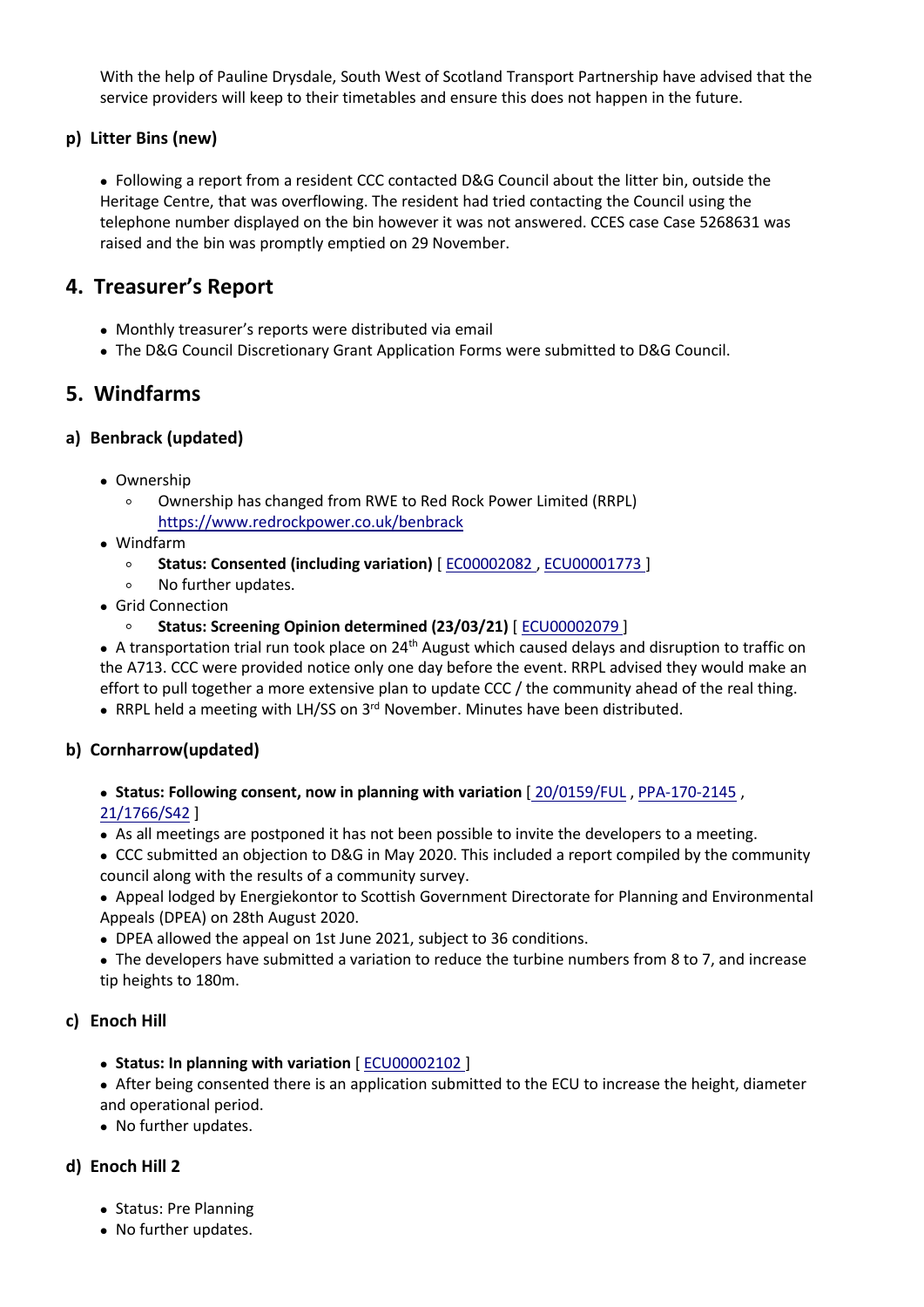## **e) Euchanhead (updated)**

- **Status: Application with ECU**
- S36 application submitted to Energy Consents Unit [ [www.scottishpower.com/EuchanheadRED](http://www.scottishpower.com/EuchanheadRED) [ECU00002141](http://www.energyconsents.scot/ApplicationDetails.aspx?cr=ECU00002141) ]
- Community Survey undertaken For: 1, Against: 15, Undecided: 0
- CCC submitted an objection on 28/01/21 including the Community Survey results.
- 132 kV Overhead Line Grid Connection Proposal is under consultation until 17<sup>th</sup> December. Further details available at
- http://www.spenergynetworks.co.uk/pages/euchanhead\_windfarm\_grid\_connection.aspx

### **f) EON / RWE Developments Community Benefits**

- The EON renewables business was transferred to RWE in October 2019
- SS has followed up, awaiting a response.
- No further updates.

### **g) Glenshimmeroch(updated)**

- **Anemometer Mast**
	- **Status: Conditionally Granted** [ [20/2061/FUL](https://eaccess.dumgal.gov.uk/online-applications/applicationDetails.do?activeTab=summary&keyVal=QKNCPSGBHQ700) **]**
	- Application granted for 3 year extension to existing permission
- **Wind Farm**
	- **Status: Planning Permission Appeal with DPEA [** [PPA-170-2149](https://www.dpea.scotland.gov.uk/CaseDetails.aspx?id=121370) , 20/0446/S42 [\(20/0861/FUL\)\]](https://eaccess.dumgal.gov.uk/online-applications/applicationDetails.do?activeTab=summary&keyVal=Q74S6BGBH5U00)
	- Original planning application was disputed / withdrawn with D&G Council
	- EIA Report submitted to DPEA on which consultation was sought.
	- CCC undertook a community survey and submitted this along with their objection to DPEA (29/06/21).
	- The DPEA application requested further written submissions.

## **h) Lamford Hill – Anemometer Mast**

- **Status: Consented** (19/10/20) [ [20/0158/FUL](https://eaccess.dumgal.gov.uk/online-applications/applicationDetails.do?keyVal=Q4Z0HBGBFV500&activeTab=summary) ]
- No further updates.

## **i) Lorg**

- **Status: New pre-application scoping submitted to ECU [** [ECU00003283](http://www.energyconsents.scot/ApplicationDetails.aspx?cr=ECU00003283) **]**
	- Windfarm was previously consented with fewer, smaller turbines [[15/0935/PP](https://eplanning.east-ayrshire.gov.uk/online/applicationDetails.do?activeTab=summary&keyVal=NYW4F0GFGG300)]

 Community Survey undertaken, results to be submitted with the response that will be put together for the full planning application at later date.

• CCC asked for an extension to the scoping consultation and this was allowed until 26<sup>th</sup> September 2021.

• No further updates.

## **j) Margree (updated)**

- **Status: Planning Application submitted** [ [20/0176/SCO](https://eaccess.dumgal.gov.uk/online-applications/applicationDetails.do?activeTab=documents&keyVal=Q54VBMGB00A00) , [20/2085/FUL](https://eaccess.dumgal.gov.uk/online-applications/applicationDetails.do?activeTab=documents&keyVal=QKSWONGBHVB00) , [PPA-170-2153](https://dpea.scotland.gov.uk/CaseDetails.aspx?ID=121751)]
	- Supporting documents added to planning application for 9 turbines.
	- The DPEA application requested further written submissions.

## **k) Mochrum Fell (updated)**

- **Status: In Planning -with DPEA onAppeal for Non-determination** [ [20/1683/FUL](https://eaccess.dumgal.gov.uk/online-applications/applicationDetails.do?activeTab=summary&keyVal=QHIS9OGBFOH00) , [PPA-170-2152\]](https://dpea.scotland.gov.uk/CaseDetails.aspx?ID=121722 )
- CCC submitted an objection to the Mochrum Fell windfarm variation (located near Parton).
- The developers, Quatro, had lodged an Appeal for Non-Determination (REF:PPA-170-2152)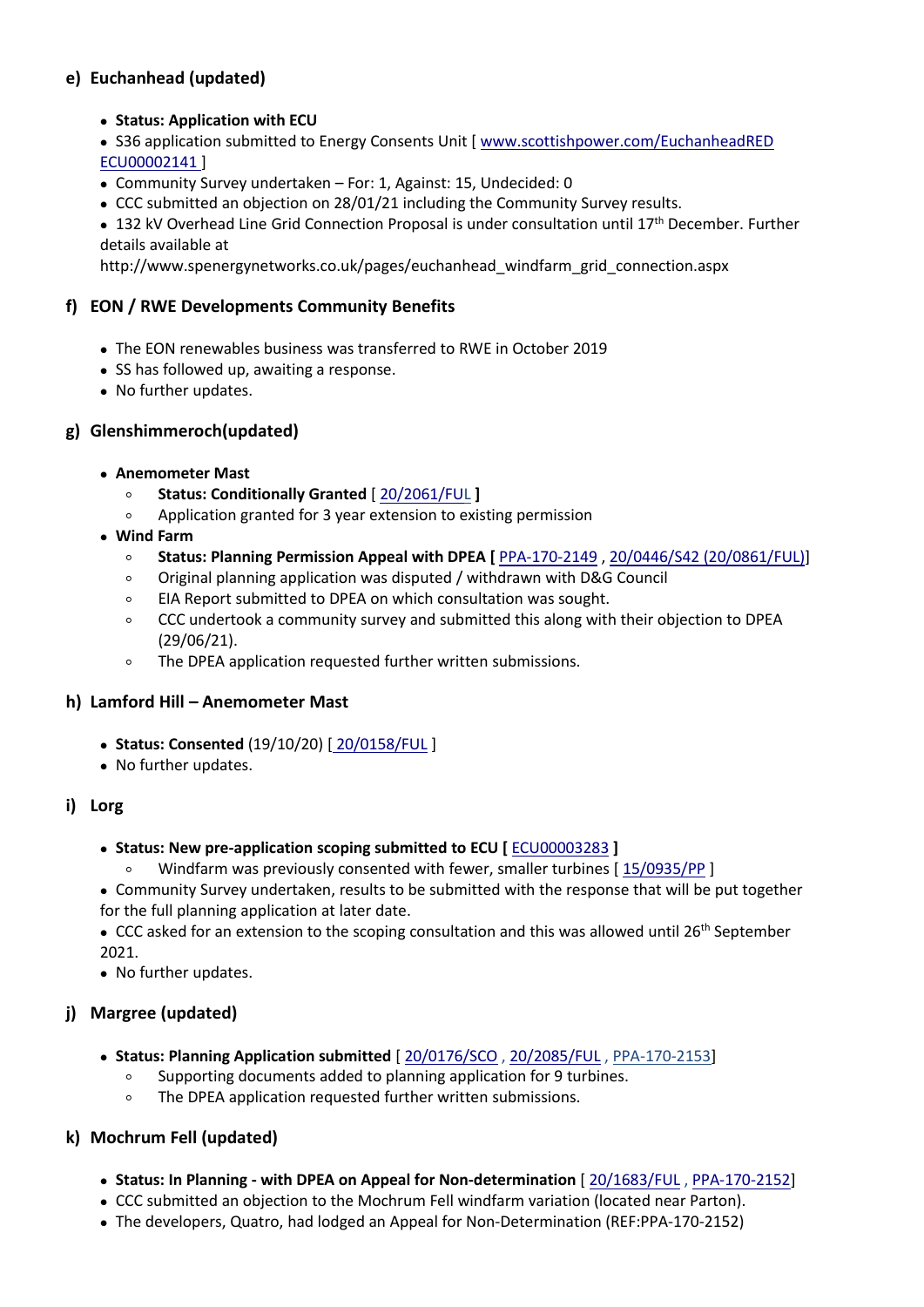The DPEA application has written information requests still outstanding.

## **l) Pencloe**

**Status: Consented, variation granted**[ [ECU00001865](http://www.energyconsents.scot/ApplicationDetails.aspx?cr=ECU00001865) ]

○ (CCC objected to original application in 2015, development was subsequently approved.)

 9cc group was set up to work with Invenergy on Community benefit but is only made up solely of Ayrshire community councils.

 A meeting was arranged to discuss community benefits to which CCC were not invited. CCC corresponded with Stuart Winter (SW) at Invenergy indicating our concerns as the windfarm abuts our community council boundary. SW advised that CCC should ask 9cc forinvitation to meeting and 9ccg advised we needed invite from Invenergy. CCC replied to SW's question and provided examples of Wind Farms on the county border that provide cross border community benefits (29/10). No response received to date.

• LH and SS had a zoom meet with SW on 6 November 2020 when it was made clear to Invenergy that Carsphairn should be part beneficiaries of the Pencloe community benefit fund. We await an update from SW.

• The variation was granted on 31/08/21.

• No further updates.

## **m) Quantan's Hill (updated)**

**Status: In Scoping (pre-application)** [ [ECU00002097](http://www.energyconsents.scot/ApplicationDetails.aspx?cr=ECU00002097) ]

 Vattenfall have published refined plans and updated their website and virtual exhibition (21 turbines reduced to 14, and max. tip height set at 200m rather than 250m)

- [www.vattenfall.co.uk/quantanshillwindfarm](http://www.vattenfall.co.uk/quantanshillwindfarm)
- <https://3dwtech.co.uk/dashboard/vattenfall/quantans-hill/exhibition>.

 Stantec have written a Community Development Strategies Interim Report which was distributed by email and is available at [www.vattenfall.co.uk/quantanshillwindfarm.](http://www.vattenfall.co.uk/quantanshillwindfarm) This report included feedback from CCC and GDT.

 Following the update to the scheme design this summer, and subsequent consultation period, Vattenfall have finalised their layout. Details were distributed via email and Vattenfall have updated their online exhibition to reflect the changes.

## **n) Sanquhar II (updated)**

**Status: Transferred to DPEA** [ [19/0490/S36](https://eaccess.dumgal.gov.uk/online-applications/applicationDetails.do?activeTab=summary&keyVal=PP16U4GB00A00) , [ECU00001801](http://www.energyconsents.scot/ApplicationDetails.aspx?cr=ECU00001801) , [WIN-170-2006](http://dpea.scotland.gov.uk/CaseDetails.aspx?id=121337&T=3) ]

 CCC submitted an objection to this application (05/12/20) including the results of the community survey.

 DPEA public enquiry took place in October, including representation from Stop Sanquhar II action group's appointed QC. The representation included the precognition document agreed by CCC and other local community councils.

The DPEA application requested further written submissions.

## **o) Shepherds Rig (updated)**

- **Status: In planning – Public Inquiry [** [18/1939/S36](https://eaccess.dumgal.gov.uk/online-applications/applicationDetails.do?activeTab=documents&keyVal=PK1BNQGB00A00), [ECU00000735](https://www.energyconsents.scot/ApplicationDetails.aspx?cr=ECU00000735), [WIN-170-2005](http://www.dpea.scotland.gov.uk/CaseDetails.aspx?ID=121226)]
	- With ECU D&G Council have raised objections to the proposal.
	- CCC submitted an objection in March 2020.
	- DPEA are undertaking a public enquiry.
- Meteorological Masts Applications consented to extend siting for an additional year
	- **Status: Consented** (31/01/21) **[** [20/1685/S42](https://eaccess.dumgal.gov.uk/online-applications/applicationDetails.do?activeTab=summary&keyVal=QHJ4Q2GBFOX00) , [20/1687/S42](https://eaccess.dumgal.gov.uk/online-applications/centralDistribution.do?caseType=Application&keyVal=QHJ4Q8GBFP300) ]

 CCC sent in additional comments with particular regard to the assertions regarding the impact of traffic movements (25/5/21).

 CCC have raised concerns and are reviewing forestry related activities included in this development to see if any response is required.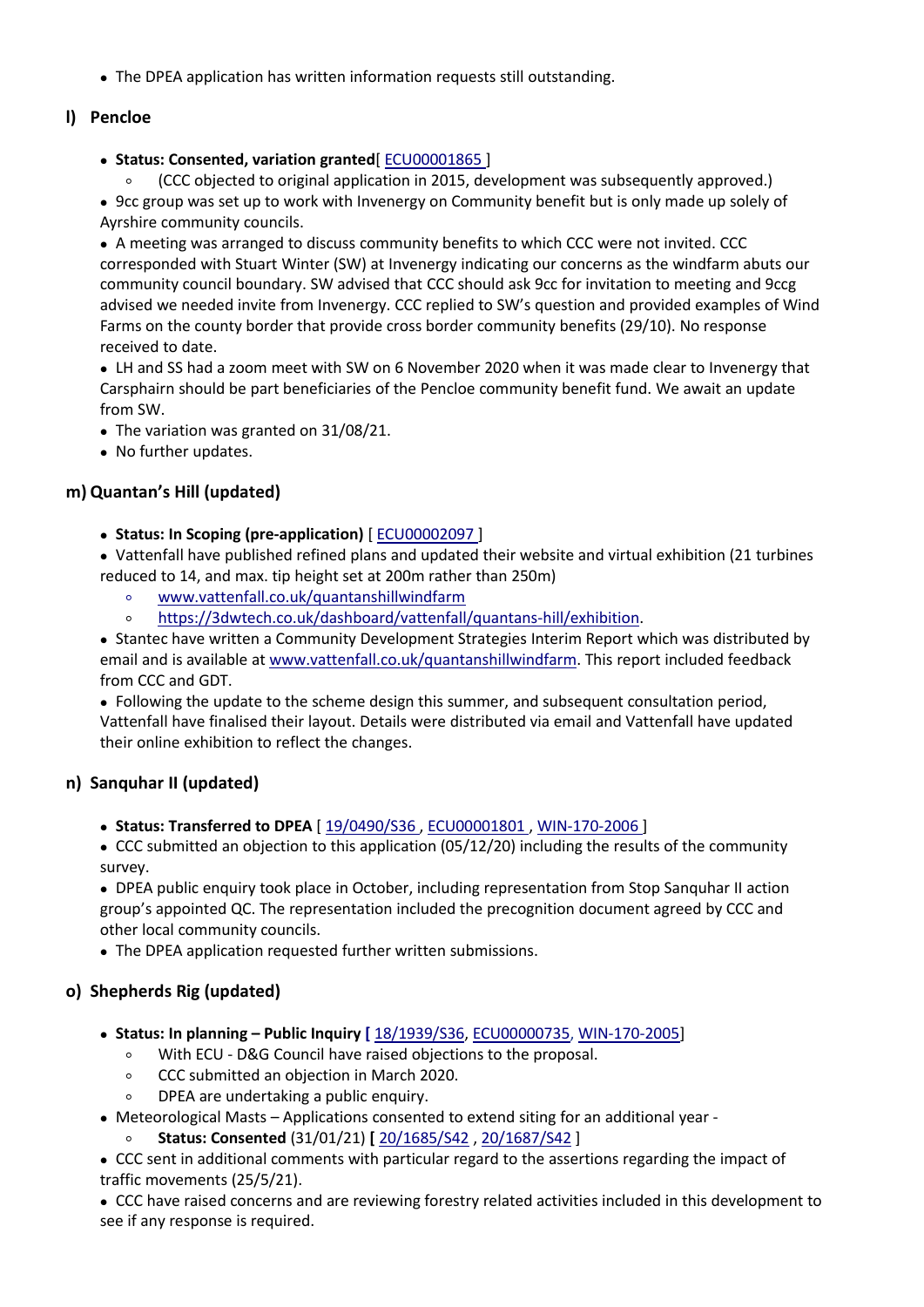• DPEA held a hearing on 9<sup>th</sup> November which was attended by BA on behalf of CCC.

## **p) South Kyle (updated)**

- **Status: Consented** [ [13/C/2/0014](https://eaccess.dumgal.gov.uk/online-applications/applicationDetails.do?keyVal=ZZZW6OGBTA592&activeTab=summary) , [EC00003109](http://www.energyconsents.scot/ApplicationDetails.aspx?cr=EC00003109) ]
- South Kyle is currently under construction.

 Vattenfall are running Consultation Surgeries at 6.30pm on the second Wednesday of each month with the first meeting having taken place on Monday 8<sup>th</sup> November.

• CLG meeting took place on  $8<sup>th</sup>$  November and was attended by LH/SS. Minutes were distributed via email. The next CLG meeting will take place on the 8<sup>th</sup> December.

• Vattenfall held a 'Deep Dive and Young Deciders meeting in Lagwyne Hall on 27<sup>th</sup> November.

• A transport route test run was undertaken on 25<sup>th</sup> November. Notice was given at 16:30 on 23<sup>rd</sup> November, Vattenfall apologised for the late notice.

## **q) Troston Loch**

- **Status: Consented** [ [19/0344/S36](https://eaccess.dumgal.gov.uk/online-applications/applicationDetails.do?keyVal=PNWLDGGB00A00&activeTab=summary) , [ECU00001785](http://www.energyconsents.scot/ApplicationDetails.aspx?cr=ECU00001785) ]
	- Energy Consents Unit consented the application.
	- Community Council had submitted an objection (14/10/20).
	- No further updates.

### **r) Windy Rig (updated)**

- **Status: Consented, in construction** [ [15/P/2/0155](https://eaccess.dumgal.gov.uk/online-applications/applicationDetails.do?keyVal=ZZZW6IGBTA826&activeTab=summary) ]
- Community Benefits:
	- No further progress reported (CLG meetings have not been held)
- Construction:
	- Statkraft have a website to keep the public informed Windy Rig [Webpage](https://www.statkraft.co.uk/power-generation/onshore-wind/windyrig/)
- Road repairs were undertaken on C35s commencing Monday 4<sup>th</sup> October for 5 days.

 Following the previous report CCC were advised that Carsphairn Community Trust have been working with Statkraft in regards to possible re-use of the Laydown Area.

• A Community Liaison Group meeting is to take place via zoom on 1<sup>st</sup> December. CCC representatives will attend.

### **s) Windy Standard (Brockloch Rig) (updated)**

- **Status:**
	- **Windy Standard I Re-Powering - Scoping Pre Application [** [ECU00003324](https://www.energyconsents.scot/ApplicationDetails.aspx?cr=ECU00003324) ]
	- **Windy Standard III Consented [** [ECU00000335](https://www.energyconsents.scot/ApplicationDetails.aspx?cr=ECU00000335) ]
	- Windy Standard I and II Operational

 Windy Standard III, a development of 20 turbines extending the existing Windy Standard I and II windfarms was consented on 23/03/2021.

 FOR set up a Windy Standard 1 – Re-powering Proposal online exhibition available at [www.windystandardwindfarm.co.uk](http://www.windystandardwindfarm.co.uk/)

- Exhibitions were held during November, including Lagwyne Hall on 15<sup>th</sup>. .
- CCC sent in a response to the WS1 Re-powering scoping pre application with the ECU (15/11/21)
- For further information on the Windy Standard 1- Re-powering Proposal:
	- view the materials online from the website;
	- set up a discussion: text/call 07435 763 900 [the team can be on hand to discuss the plans, and this includes after 5pm];
	- submit questions via communities@fredolsen.co.uk;
	- request additional information on memory stick by emailing communities@fredolsen.co.uk or text/calling 07435 763 900.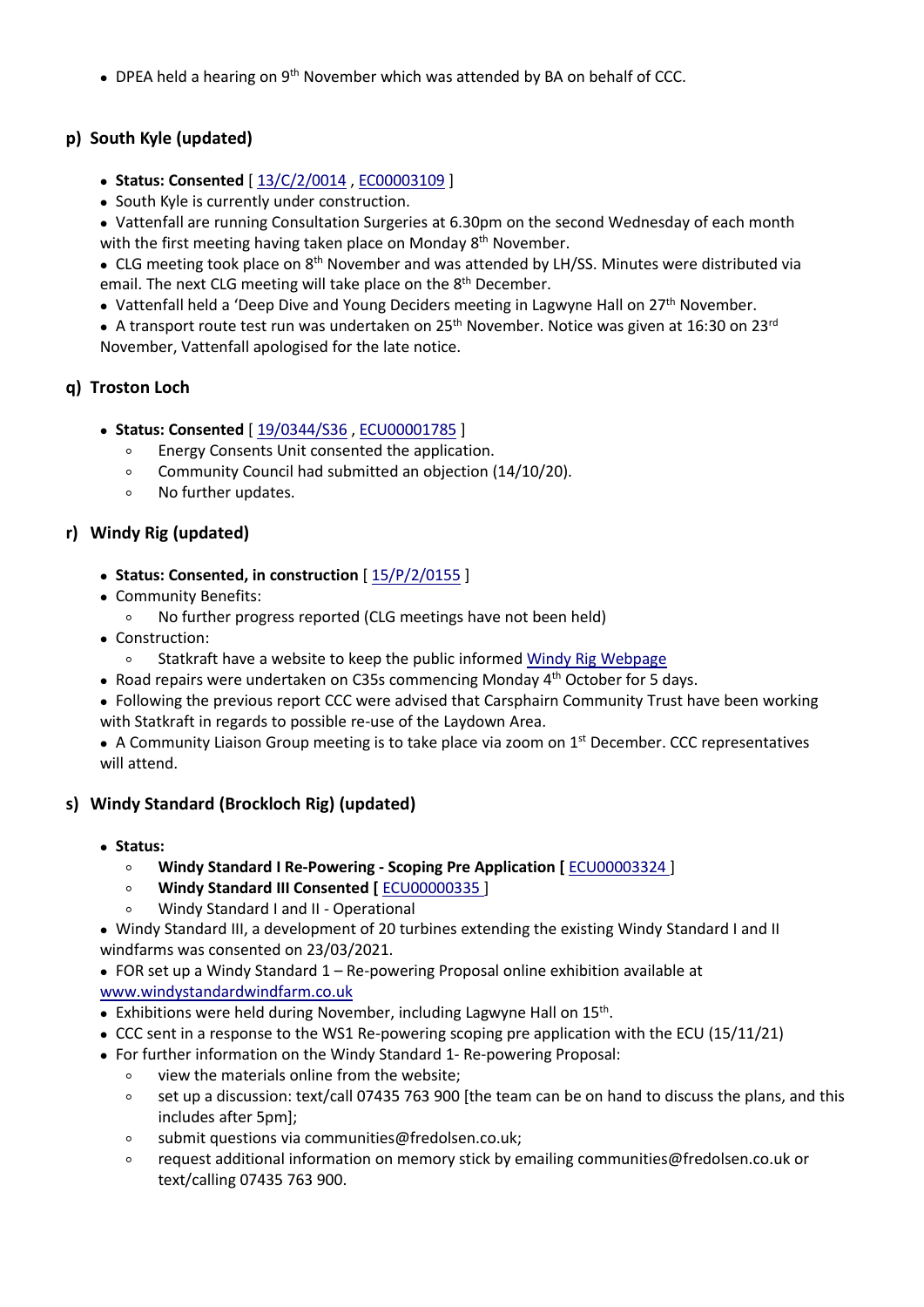## **6. Forestry Developments**

- Katch Holmes (KH) is investigating the costs and benefits related to commissioning a report on the potential impacts of forestry on the area and community. ◦ No further update.
- For those interested there is a 'Communities for Diverse Forestry' facebook page available <https://www.facebook.com/groups/581843619140972>

## **a) Blackmark forest creation (updated)**

- **Status: Application Approved byScottish Forestry [** [21FGS56423](https://casebook.forestry.scot/w/webpage/805BECBF1?context_record_id=19252541&webpage_token=73352a2f512277713e864bab3a5e94870d21c81badb2669fc87ee63e0c3bd1da) **]**
- A new 120ha woodland creation scheme is being planned by Tilhill.
- The application documents with finalised plans are available at [www.carsphairn.org/CCPlanning.](http://www.carsphairn.org/CCPlanning)
- CCC submitted an objection to Scottish Forestry (12/08/21).

## **b) Carminnows forest creation (updated)**

- **Status: Application Approved byScottish Forestry [** [20FGS54083](https://casebook.forestry.scot/w/webpage/805BECBF1?context_record_id=11819919&webpage_token=fd6b343046c423b03e154e829d3ab69e0e9b60213cf7956edcb1abe7cda33938) **]**
- Application was submitted to Scottish Forestry and CCC undertook a community survey and submitted a formal response to SF and the developer on 22/06/21.
- Ground preparations have been taking place on-site.

### **c) Daltallochan Hill forest creation**

- **Status: Application Approved byScottish Forestry [** [20FGS54063](https://casebook.forestry.scot/w/webpage/805BECBF1?context_record_id=11819463&webpage_token=58f0ebee066c30c9be805ac20ba51c26ee96f2fac2d0500b6123c7dd36dda625) **]**
	- As SF do not include documents these are available from the community website [\(www.carsphairn.org/CCPlanning\)](http://www.carsphairn.org/CCPlanning)
	- CCC submitted a response to SF (14/04/21).
- The Ken Cairn EAG are continuing to work with developers and research possible paths, a project that is fully supported by CCC.

 Planning application for formation of 5926 metres of forest road was deemed 'prior approval not required' (16/06/21) [ [21/1110/DPA](https://eaccess.dumgal.gov.uk/online-applications/applicationDetails.do?activeTab=summary&keyVal=QTNULAGB00A00) ]

Diggers have been on-site making preparations for planting.

## **d) Furmiston forest creation**

- **Status: Application with Scottish Forestry Approved [** [20FGS55105](https://casebook.forestry.scot/w/webpage/805BECBF1?context_record_id=14356101&webpage_token=bd11fe8c312ca3989b3653218fb50eeaf782312c3cd0c1e0bc3e5291a6b2f42a) **]**
- Documents are available from the community website [\(www.carsphairn.org/CCPlanning\)](http://www.carsphairn.org/CCPlanning)
- CCC had submitted a response along with community survey results (10/03/21).
- Deer fencing and spraying off the bracken has taken place.
- No further updates.

## **e) Marbrack forest creation**

### **Status: Approved by Scottish Forestry (23/10/20)**

- CCC conducted a community survey For: 2, Against: 7, Undecided: 2
- Final submission made by CCC with objection to Forestry Scotland (14/08/20).
- No further updates.

## **f) Carminnows - Felling plan (updated)**

- Felling plans were approved by Scottish Forestry (24.09 Ha) [ [FPA-8229](https://casebook.forestry.scot/w/webpage/805BECBF1?context_record_id=22300621&webpage_token=f166cb1fd1e35f62b114e773755ea029e4d69135fbfeb5c581e0a8d6174a505e) ]
- Felling has been taking place.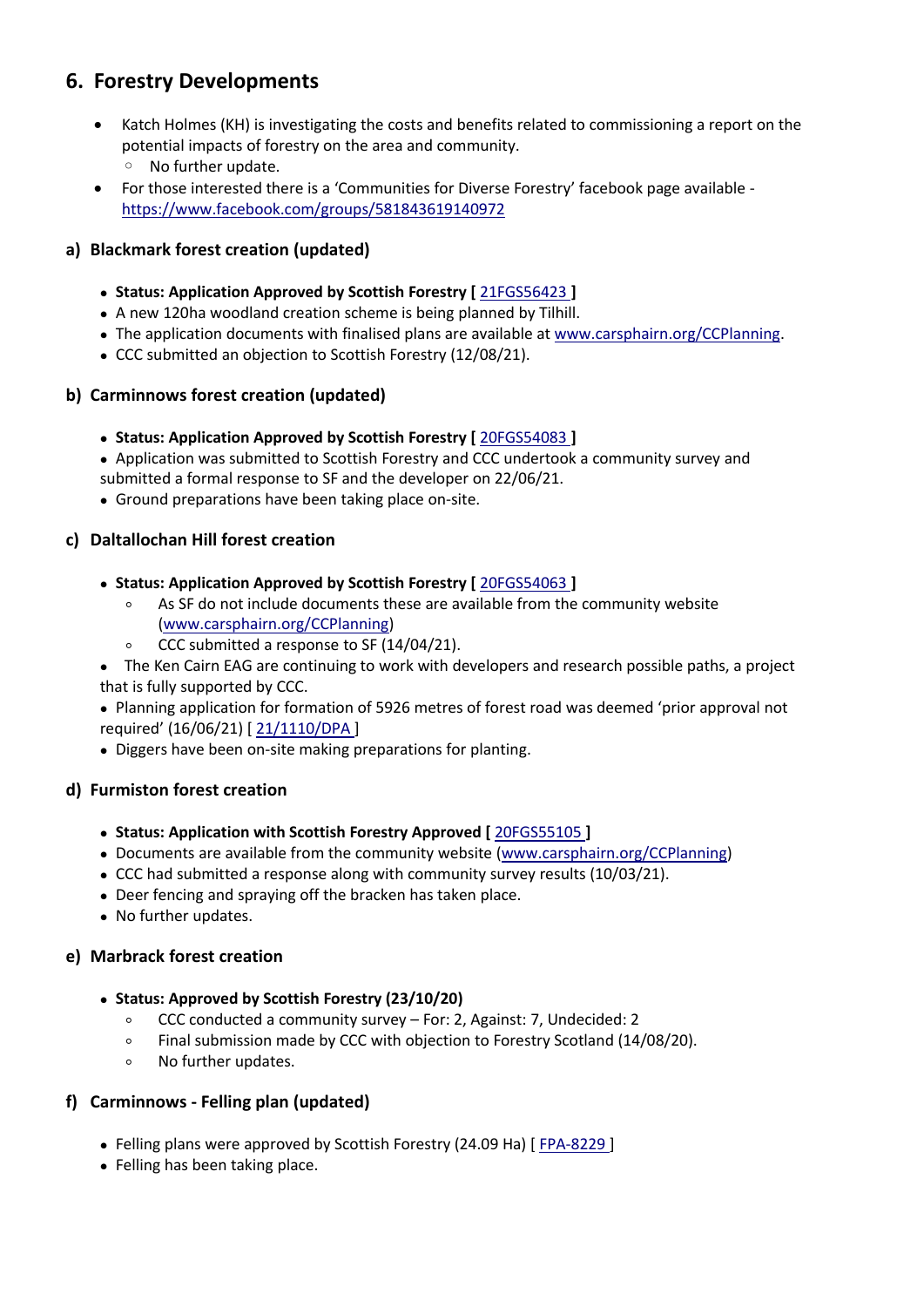## **g) Muirdrochwood - Felling plan (updated)**

- Felling plans were approved by Scottish Forestry (7.4 Ha) [ [FPA-8157](https://casebook.forestry.scot/w/webpage/805BECBF1?context_record_id=22193891&webpage_token=b716c103ca77e4dd94b9c145015e4def1cf24dc74a97ac05266d47dfc613dfd7) ]
- Felling has been taking place.

## **7. Community and Covid-19 Resilience and Support, Traffic Calming (updated)**

Carsphairn Community Council are available for help and advice. Please contact us as below:

- Correspondence Secretary: [carsphairncc@gmail.com](mailto:carsphairncc@gmail.com)
- Chair: Liz Holmes on 01644 460662 / [lizholmes21@gmail.com](mailto:lizholmes21@gmail.com)
- Secretary: Matt Hickman on 07531 035824 / [hickmantrail@gmail.com](mailto:hickmantrail@gmail.com)

## **a) D&G Council Hardship Grant**

 D&G Council have provided a new hardship grant of £916.90. CCC have purchased 100 sandbags to ensure adequate supplies if needed. The expected cost of £240 has been reduced by 50% through DGC's flooding subsidy. CCC are examining possible ways to spend the balance.

- CCC submitted the monitoring form to the council (31/03/21)
- No further updates.

## **b) Speed signs**

 Any speed signs would need to be community funded as D&G Council indicate that need does not exist using the statutory criteria.

• No further updates

### **c) First Aid Course**

- CCC are organising free first aid courses for Carsphairn residents in the hall when safe to do so.
- No further updates

## **d) Defibrillators (updated)**

 IS added the defibrillators to the register of 'The Circuit' (the national defibrillator network) so that the Ambulance Service is aware of their location and access times.

## **8. Planning (updated)**

 CCC contacted the planning department in regards to start of works on a withdrawn application (Erection of Hut). No response received to date.

• Scottish Power S37 Kendoon to Tongland 132kV Reinforcement (KTR) Project - Overhead Power Line Application registered with ECU - Polquhanity to Glenlee [ [ECU00002124](http://www.energyconsents.scot/ApplicationDetails.aspx?cr=ECU00002124) ]

• Scottish Power S37 Kendoon to Tongland 132kV Reinforcement (KTR) Project - Overhead Power Line Application registered with ECU - Carsfad to Kendoon [ [ECU00002125](http://www.energyconsents.scot/ApplicationDetails.aspx?cr=ECU00002125) ]

• Alterations and Erection of Extensions to Dwelling House - Approved [[21/2094/FUL](https://eaccess.dumgal.gov.uk/online-applications/applicationDetails.do?keyVal=R0UU9UGBL9700&activeTab=summary)]

• Installation of Telecommunications Cabinets - D&G Raised No Objections - [ [21/2078/UTL](https://eaccess.dumgal.gov.uk/online-applications/applicationDetails.do?keyVal=R0NX6KGB00O00&activeTab=summary) & 21/2079/UTL ]

Discharge of existing Section 50 Planning Obligation - [ [21/1992/S75](https://eaccess.dumgal.gov.uk/online-applications/applicationDetails.do?keyVal=R03G20GB00O00&activeTab=summary) ]

 Erection of Kinpar Enclosure for Electricity Network Switchgear - Deemed Prior Approval Not Required [ [21/1989/DPA](https://eaccess.dumgal.gov.uk/online-applications/applicationDetails.do?activeTab=summary&keyVal=R03DKDGB00O00) ]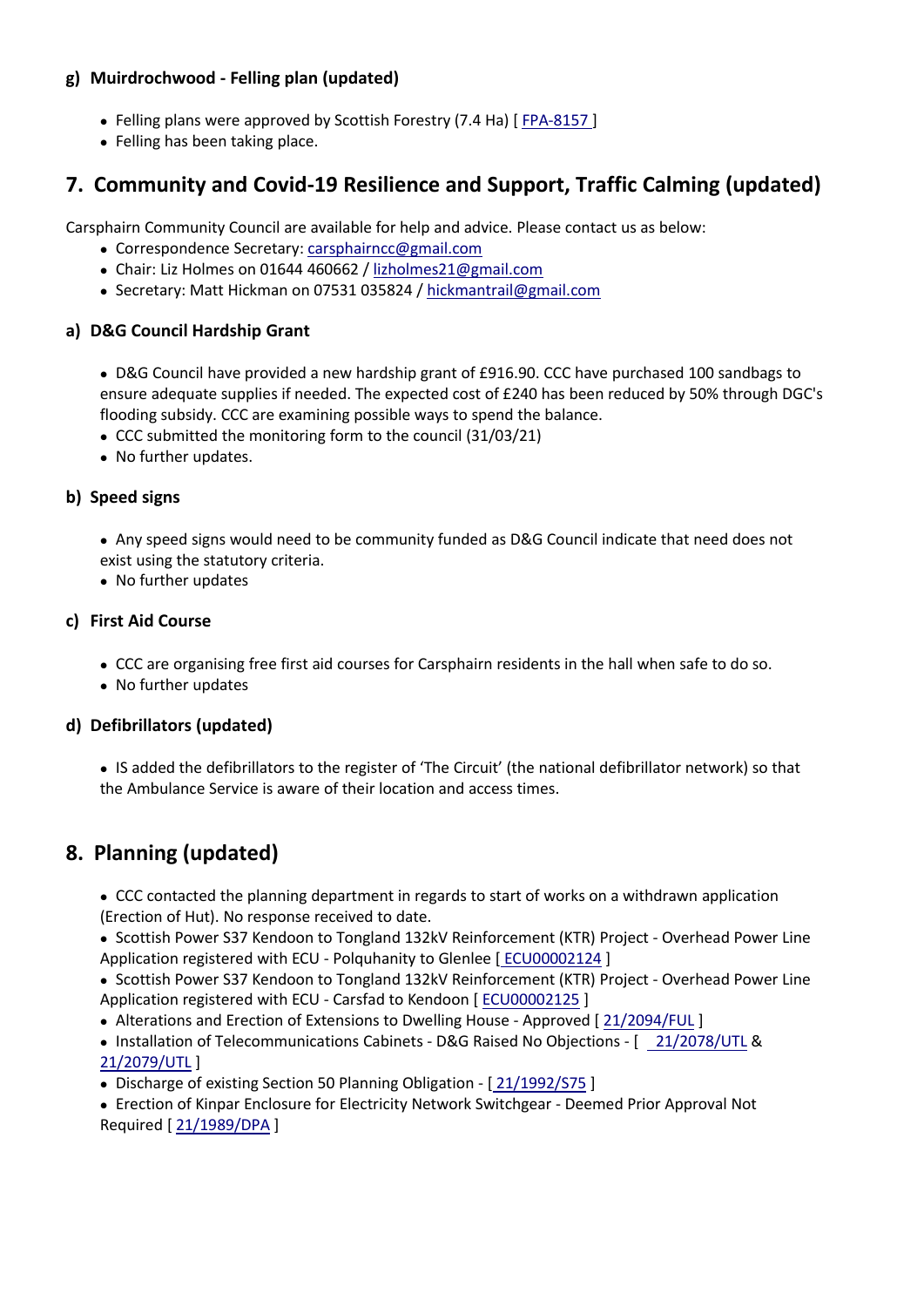## **9. Correspondence**

 The Correspondence Secretary provides copies of all relevant correspondence written or received to our email distribution list and issues a monthly Correspondence Report via email to that list.

## **10. Primary School (updated)**

- The D&G Education Committee considered a proposal, at their May meeting, to start the closure consultation process for Carsphairn School. CCC were not notified by the D&G Council Education Dept.
	- CCC submitted a response to the report and aimed to clarify the issues and correct errors it was felt were included in the report. This was distributed to all the Education Committee Councillors ahead of the meeting.
	- The meeting concluded to delay the process for one month owing to CCC's response to the report which was compiled by John Thin, Schools' Manager.
- D&G Council have postponed the Consultation Timeline and intend to bring a further paper to the Education and Learning Committee in January 2022. LH sent an email to John Thin to request revised schedules for the consultation. The response indicated that these will not be available till January next year.
- The consultation process for closure should include public meetings with opportunities for Carsphairn residents to have their say.

## **11. Polmaddy Settlement**

- CCC requested a copy of the maintenance plan. To date this has not been received.
- No further updates.

## **12. Roads (updated)**

## **a) Road Repairs on C35s**

- CCC contacted D&G Council in regards to the repairs needed to the C35s following Windy Rig construction traffic. CCES 5220714 was opened.
- Road repairs were undertaken commencing Monday 4<sup>th</sup> October for 5 days.
- No further updates.

## **b) Potholes on the B729**

• No further updates.

## **c) Potholes on A713**

• No further updates.

## **d) Potholes on B7000 (new)**

 A resident reported potholes on the B7000 near the High Bridge of Ken. CCC raised a CCES (Ref: 5256218) with D&G Council and forwarded pictures of the damage. The Council have picked up the delaminated surface and added to their forward maintenance register for future surface treatment. The potholes will be attended to when resources permit.

## **13. Community Garden (updated)**

The Community Garden continues to be maintained.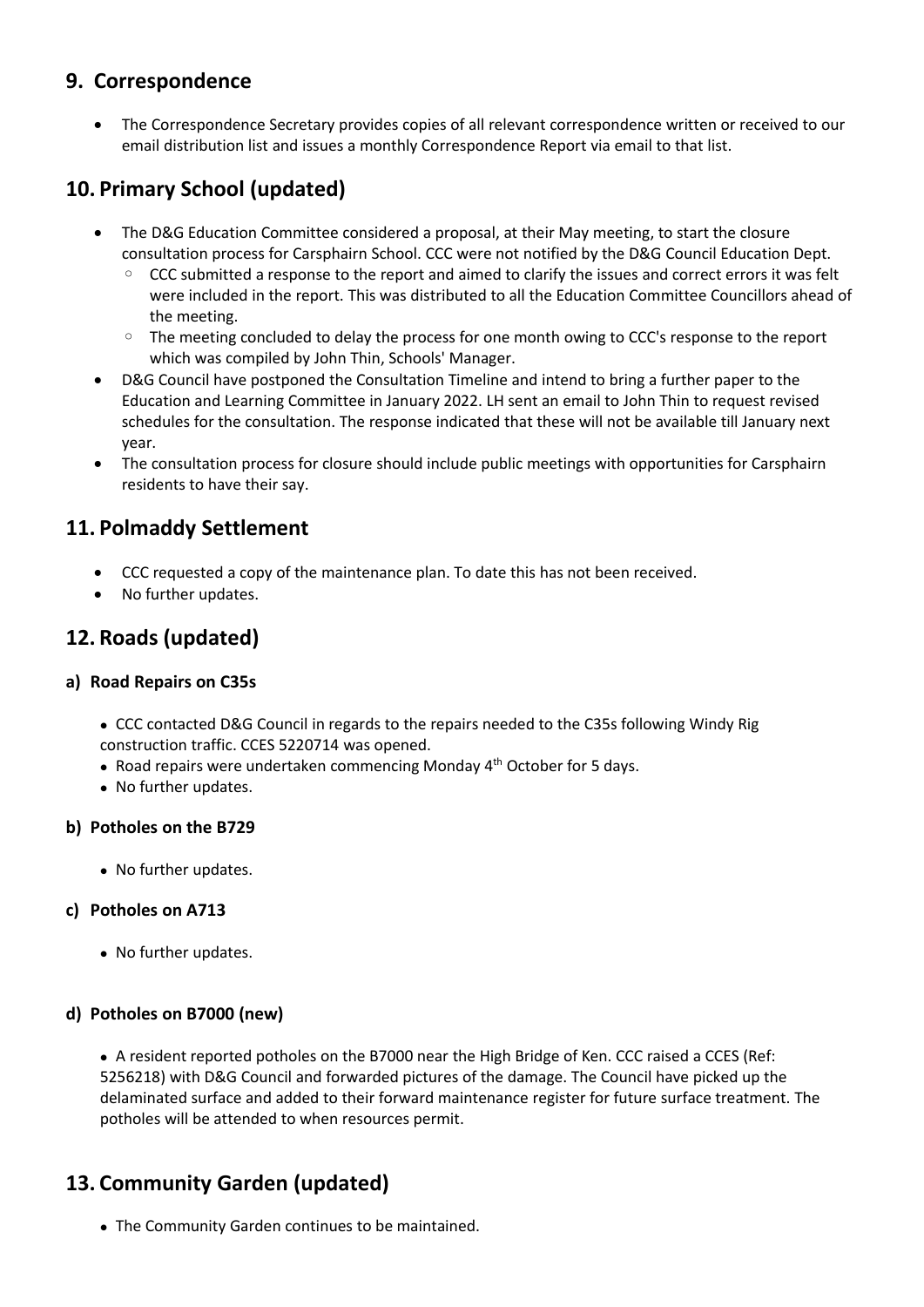• A successful application was made to CREFL for £1500 to help fund the Garden Maintenance for the next year (23/10/21).

 CCC are examining the possibility of planting some fruit trees in the Garden to coincide with the 'Plant a tree for the Jubilee' scheme.

## **14. Community Website**

The website is regularly updated with news and events relating to Carsphairn and ourcommunity.

## **15. Local Energy Discount Scheme 2021 (updated)**

 CREFL approved our application for funding to run the Local Energy Discount Scheme once again in 2021. The scheme will provide a one off payment of £300 per property with full time residents. Properties used as second homes, rented out for holiday accommodation or not in full time occupation will not be able to receive any payment.

 $\bullet$  The scheme is currently underway and deadline for applications is 6<sup>th</sup> December.

## **16. National Planning Framework 4 (updated)**

The government are progressing this, further information available at :

<https://www.gov.scot/publications/scotlands-fourth-national-planning-framework-position-statement/.>

 An update was sent by Graham Robinson of the Scottish Government and further details are available at www.transformingplanning.scot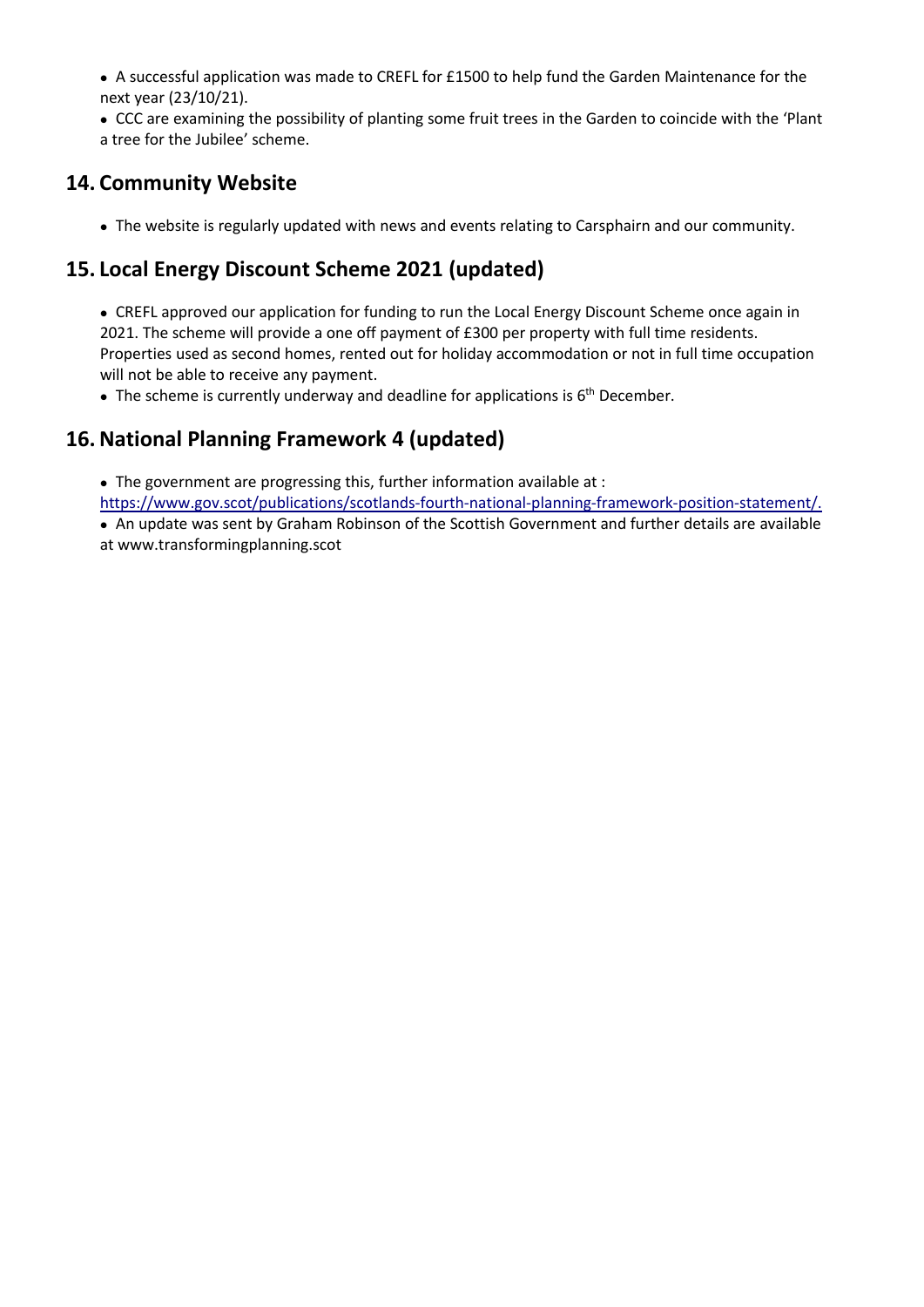# **Carsphairn Community Council - Treasurer's Report for October 2021**

|                                                     | <b>Community Council General Transactions and Balance</b>             |          |         |                           |
|-----------------------------------------------------|-----------------------------------------------------------------------|----------|---------|---------------------------|
| No Transactions<br><b>Community Council Balance</b> |                                                                       |          |         | £2,702.80                 |
|                                                     | <b>Ring-fenced Transactions and Balances for Funded Projects:</b>     |          |         |                           |
| <b>Community Garden (CREFL)</b>                     |                                                                       |          |         |                           |
| No Transactions<br><b>Balance</b>                   |                                                                       |          |         | £404.57                   |
| <b>Resilience Group</b>                             |                                                                       |          |         |                           |
| No Transactions<br><b>Balance</b>                   |                                                                       |          |         | £34.07                    |
| <b>Bairn Banter</b><br>No Transactions              |                                                                       |          |         |                           |
| <b>Balance</b>                                      |                                                                       |          |         | £127.04                   |
|                                                     | Temporis Capital - Foundation Scotland - Blackcraig Community Benefit |          |         |                           |
| <b>Payment Details</b><br><b>Brought Forward</b>    | <b>Description</b>                                                    | Paid Out | Paid in | <b>Balance</b><br>£698.47 |
| <b>Foundation Scotland</b><br><b>Balance</b>        | Grant 2021-22                                                         | 0.00     | 2000.00 | £2,698.47<br>£2,698.47    |
| <b>D&amp;G Council - COVID-19 Hardship Fund</b>     |                                                                       |          |         |                           |
| No Transactions<br><b>Balance</b>                   |                                                                       |          |         | £916.90                   |
|                                                     |                                                                       |          |         |                           |
| <b>Ring-fenced Balance</b>                          |                                                                       |          |         | £4,181.05                 |
|                                                     | Bank Account Balance as at end of day 31 <sup>st</sup> October 2021   |          |         | £6,883.85                 |